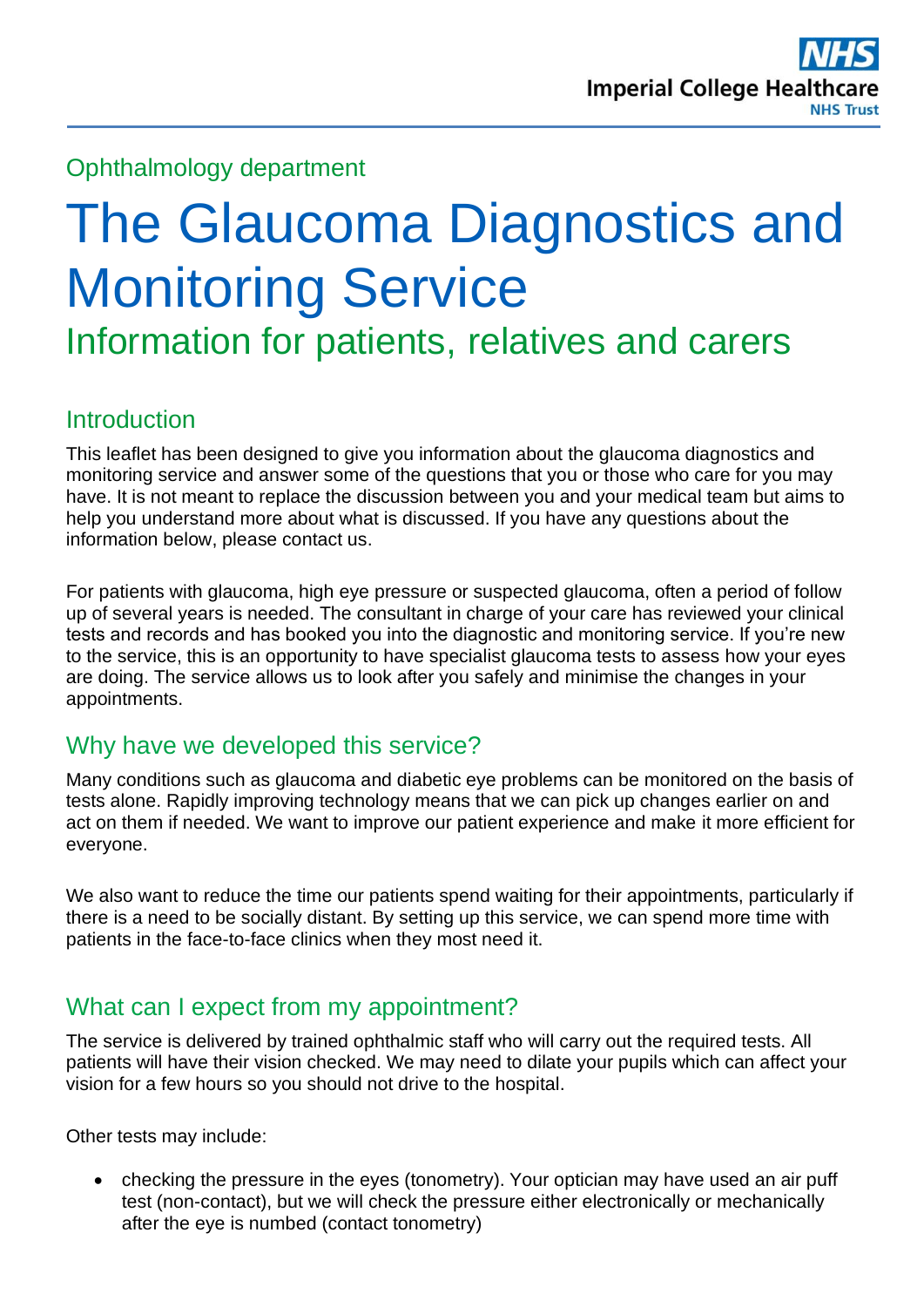- optical coherence tomography (OCT) scans of the optic nerve– this helps us pick up if glaucoma has caused any thinning of the nerves that supply the eye
- OCT scan of the retina this may show swelling or fluid in the part of the eye used for central vision (macula)
- photos after your eyes are dilated this is useful for diagnosis but also for comparison in the future to see if there are changes over time
- visual fields test we test each eye in turn. By clicking when you see a light, we can get an idea of your (peripheral or side) field of vision. This is sometimes affected in glaucoma
- corneal thickness this can affect the pressure readings in the eye and can vary from person to person.

## How long is my appointment?

We aim to finish all the tests in one hour. Please arrive on time as we may not be able to see you if you are late.

#### What happens next?

A senior specialist doctor will review your results and write a letter to you to let you know the outcome. This can be:

- Discharge back to your GP and optician to look after you
- Another appointment in the diagnostic and monitoring service
- An invitation to a face-to-face clinic if there is any suggestion of change
- A phone call from a clinician

#### Who reviews my tests?

You will not see a doctor on the day of your appointment, but all of the tests will be carefully reviewed by a glaucoma specialist using the electronic record system within 4 weeks. You will receive a letter letting you know the outcome.

## What if I have concerns about my condition?

If you have any problems, please speak to the staff at your appointment they will let the consultant in charge know of any concerns you might have.